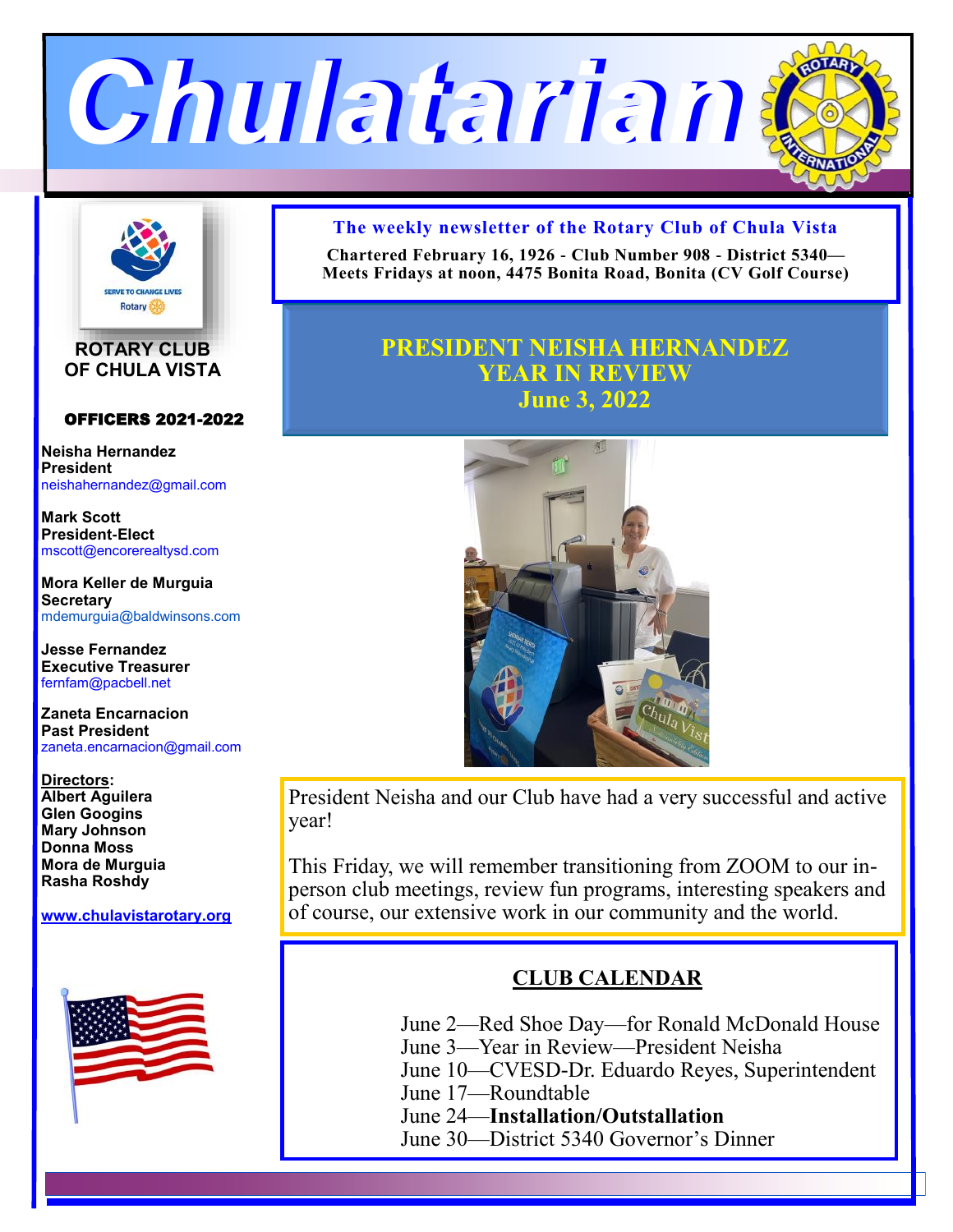## **Page 2 Chula Vista Rotary** *Chulatarian*





# **KAREN BUCKINGHAM MEMORIAL SERVICES**

Tuesday, May 31, Noon Chula Vista Golf Course 4475 Bonita Road, Bonita

Remembrances can be made to: Rachel's Women's Center 759 Eighth Avenue, San Diego 92101

(Or other non-profit Women's Shelters)

Karen enjoyed the activities and the friends from Rotary over the last 22 years. **Heartfelt thanks to all the support from Rotarians**



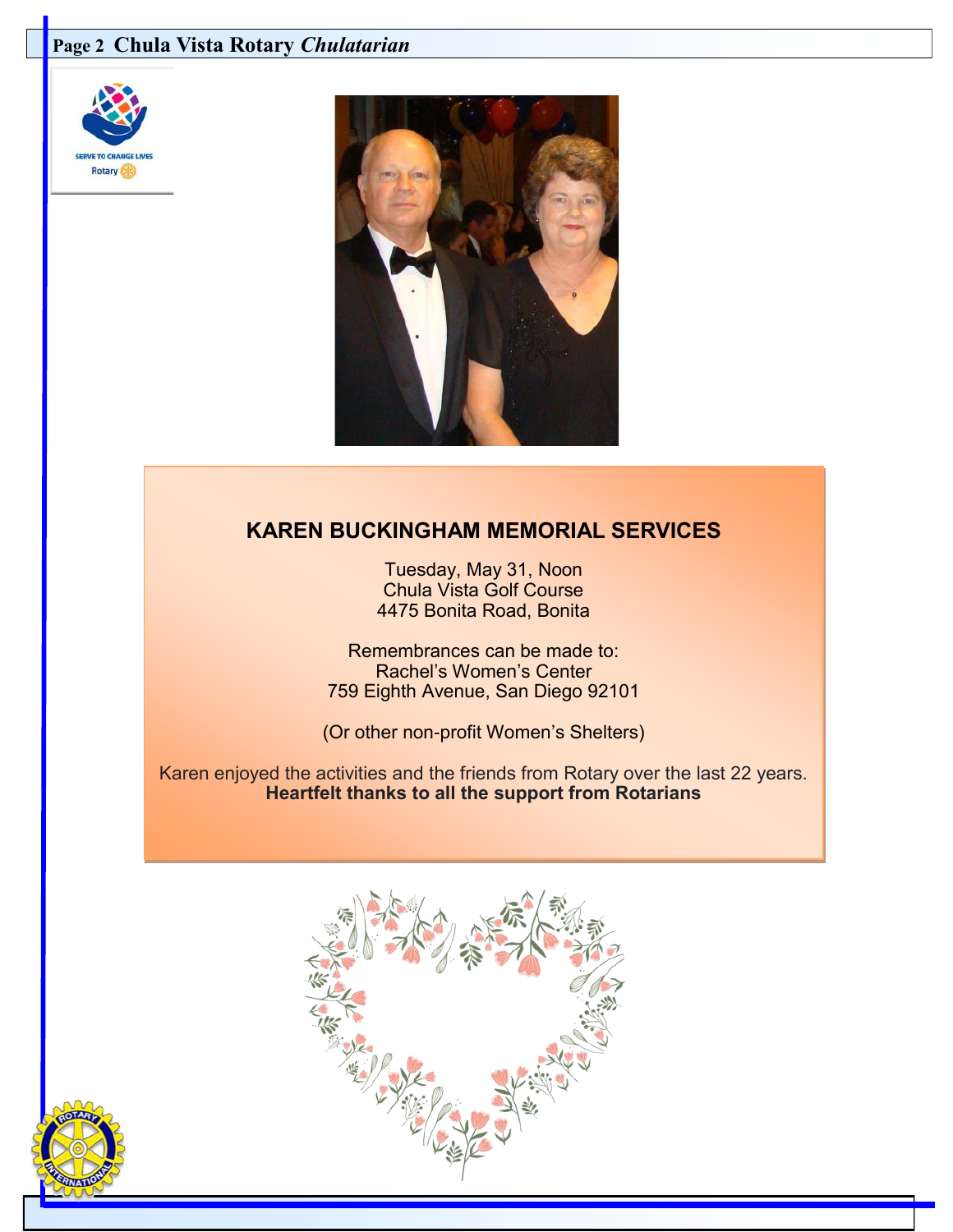### **Page 3 Chula Vista Rotary** *Chulatarian*



### **CELEBRATION OF A LIVE WELL LIVED—DATES SET**



Club members are invited to celebrate Jim Algert's life—WELL LIVED!-on **Sunday, June 26**, **4:30-6:30 p.m.** at the Coronado Yacht Club, 1631 Strand Way, Coronado.

If you cannot attend that day, you are invited to Jim and Maurine's home on Sunday, June 12, 4:00—7:00 p.m., 23 Catspaw Cape, Coronado.

Long time Rotarian Jim Algert passed away late May 4. He was a successful engineer, avid sailor, and passionate runner. Jim spoke fluent Portuguese from his time working in Brazil.

He served on the International Projects committee for many years and assisted with several home builds in Tijuana.

Jim joined our Club on November 16, 1992—nearly 30 years ago—and was a Paul Harris Fellow.

Our most sincere condolences to his wife, Maurine Beinbrink, his family and many friends.

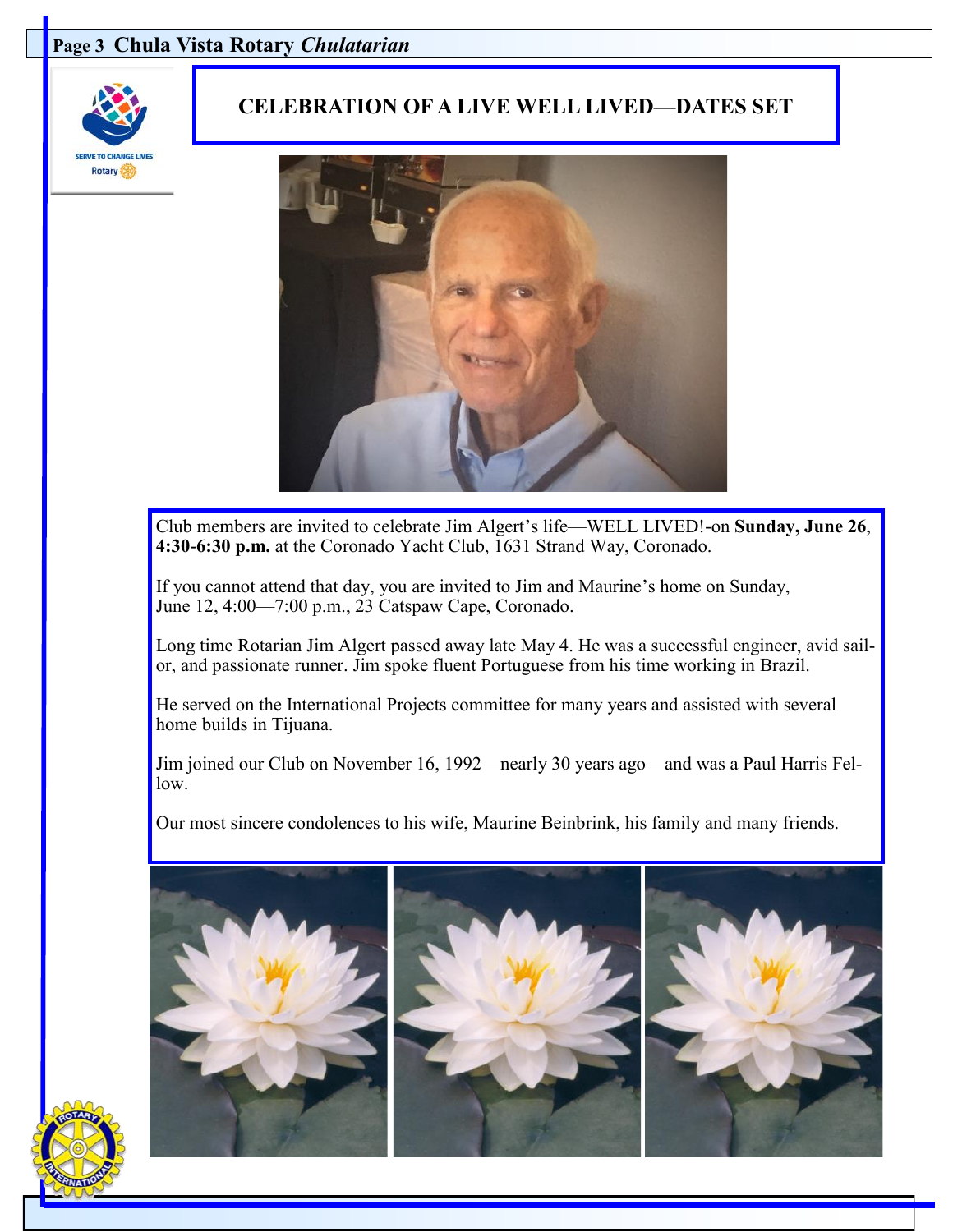## **Page 4 Chula Vista Rotary** *Chulatarian*





# **OBJECT OF ROTARY**

The Object of Rotary is to encourage and foster the ideal of service as a basis of worthy enterprise and, in particular, to encourage and foster:

### **FIRST:**

The development of acquaintance as an opportunity for service;

### **SECOND:**

High ethical standards in business and professions; the recognition of the worthiness of all useful occupations; and the dignifying of each Rotarian's occupation as an opportunity to serve society;

## **THIRD:**

The application of the ideal of service in each Rotarian's personal, business, and community life;

### **FOURTH:**

The advancement of international understanding, goodwill, and peace through a world fellowship of business and professional persons united in the ideal of service.



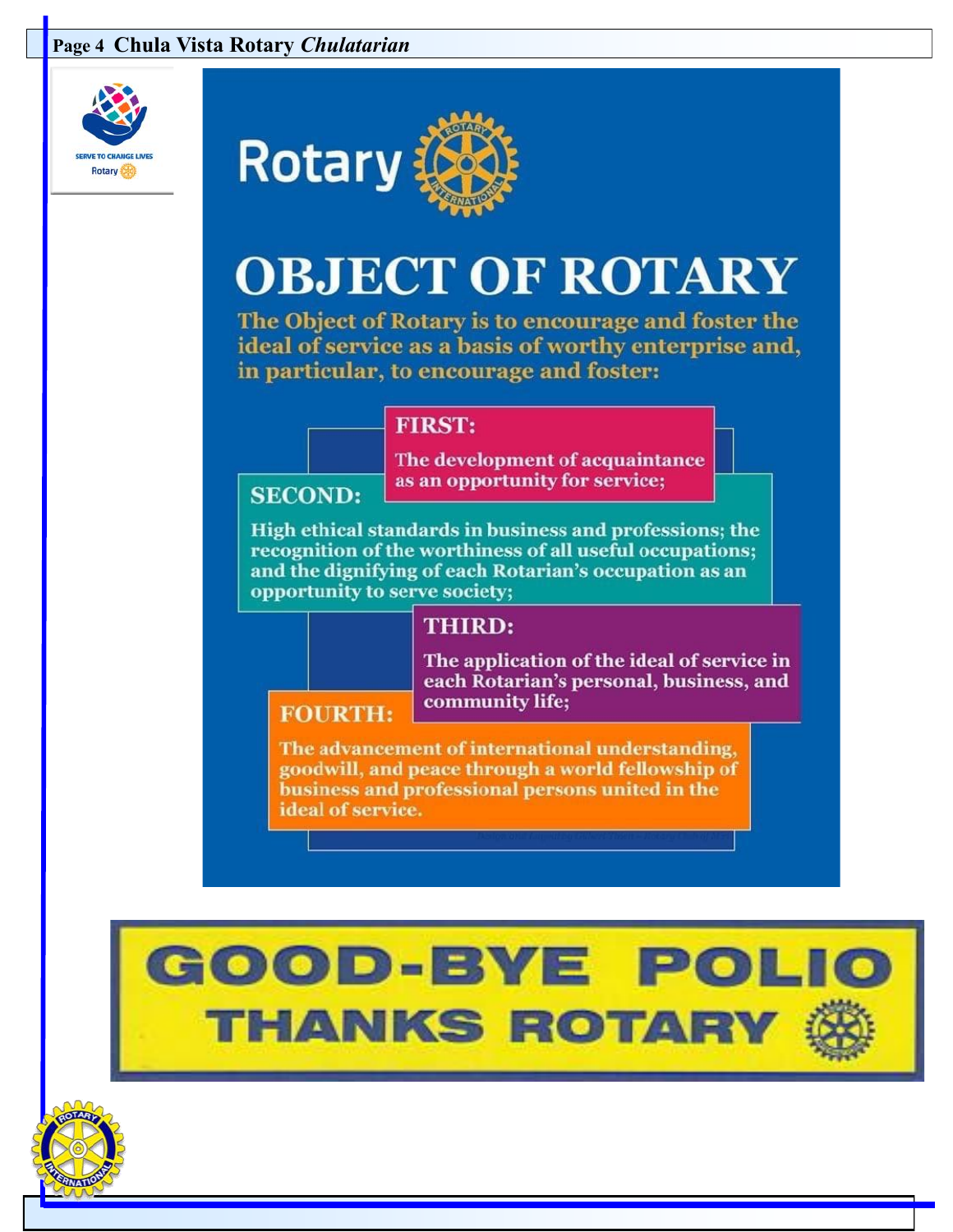### **Page 5 Chula Vista Rotary** *Chulatarian*



## **INVOCATION BY DONNA MOSS—May 13, 2022**

I would like to begin our prayer today with a few moments of silence to honor and remember Jim Algert and Karen Buckingham…

Please be a reverent as you choose,

We gather together as friends in the spirit of Rotarian fellowship and service. Bless all who are in our prayers, and all who should be in our thoughts, To the sick and suffering, send hope;

To the forgotten and the lonely, send love; To the confused and distressed, send light; To the weary and the wronged, send renewed strength;

To the pursuers of justice, send wisdom and faith; To the seekers of peace, send unwavering resolve; To those assembled in this room and our loved ones,

Send tranquility and joy; And to the world, send blessing of peace. Guide us in our service.

Amen



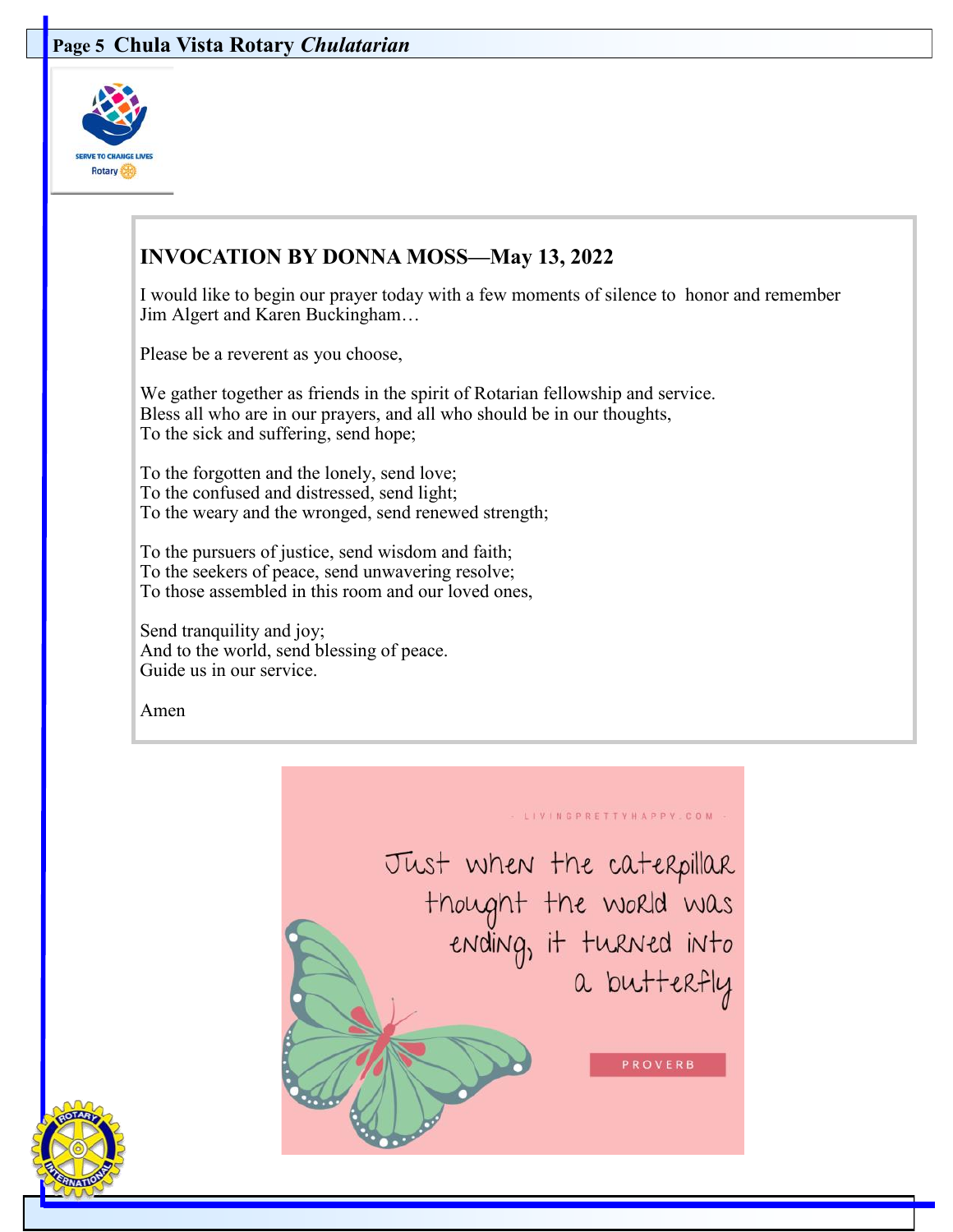### **Page 6 Chula Vista Rotary** *Chulatarian*